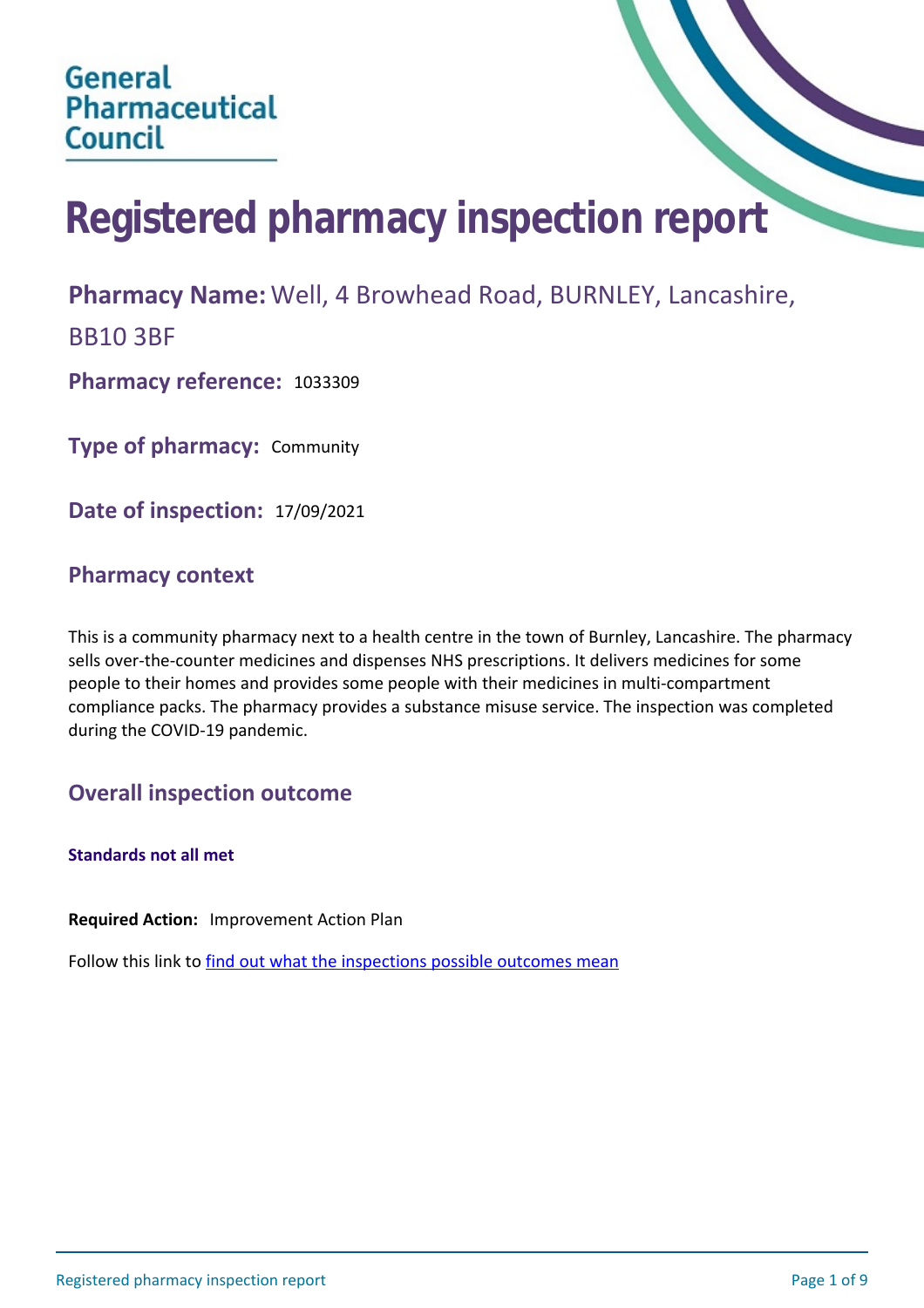# **Summary of notable practice for each principle**

| <b>Principle</b>                                     | <b>Principle</b><br>finding     | <b>Exception</b><br>standard<br>reference | <b>Notable</b><br>practice | Why                                                                                                                                                                                                                |
|------------------------------------------------------|---------------------------------|-------------------------------------------|----------------------------|--------------------------------------------------------------------------------------------------------------------------------------------------------------------------------------------------------------------|
| 1. Governance                                        | <b>Standards</b><br>met         | N/A                                       | N/A                        | N/A                                                                                                                                                                                                                |
| 2. Staff                                             | <b>Standards</b><br>not all met | 2.1                                       | Standard<br>not met        | The pharmacy doesn't always have<br>enough staff to manage the workload.<br>This means the team works under<br>significant pressure. And the team<br>struggles to complete some key<br>governance tasks regularly. |
| 3. Premises                                          | <b>Standards</b><br>met         | N/A                                       | N/A                        | N/A                                                                                                                                                                                                                |
| 4. Services,<br>including<br>medicines<br>management | <b>Standards</b><br>met         | N/A                                       | N/A                        | N/A                                                                                                                                                                                                                |
| 5. Equipment and<br>facilities                       | <b>Standards</b><br>met         | N/A                                       | N/A                        | N/A                                                                                                                                                                                                                |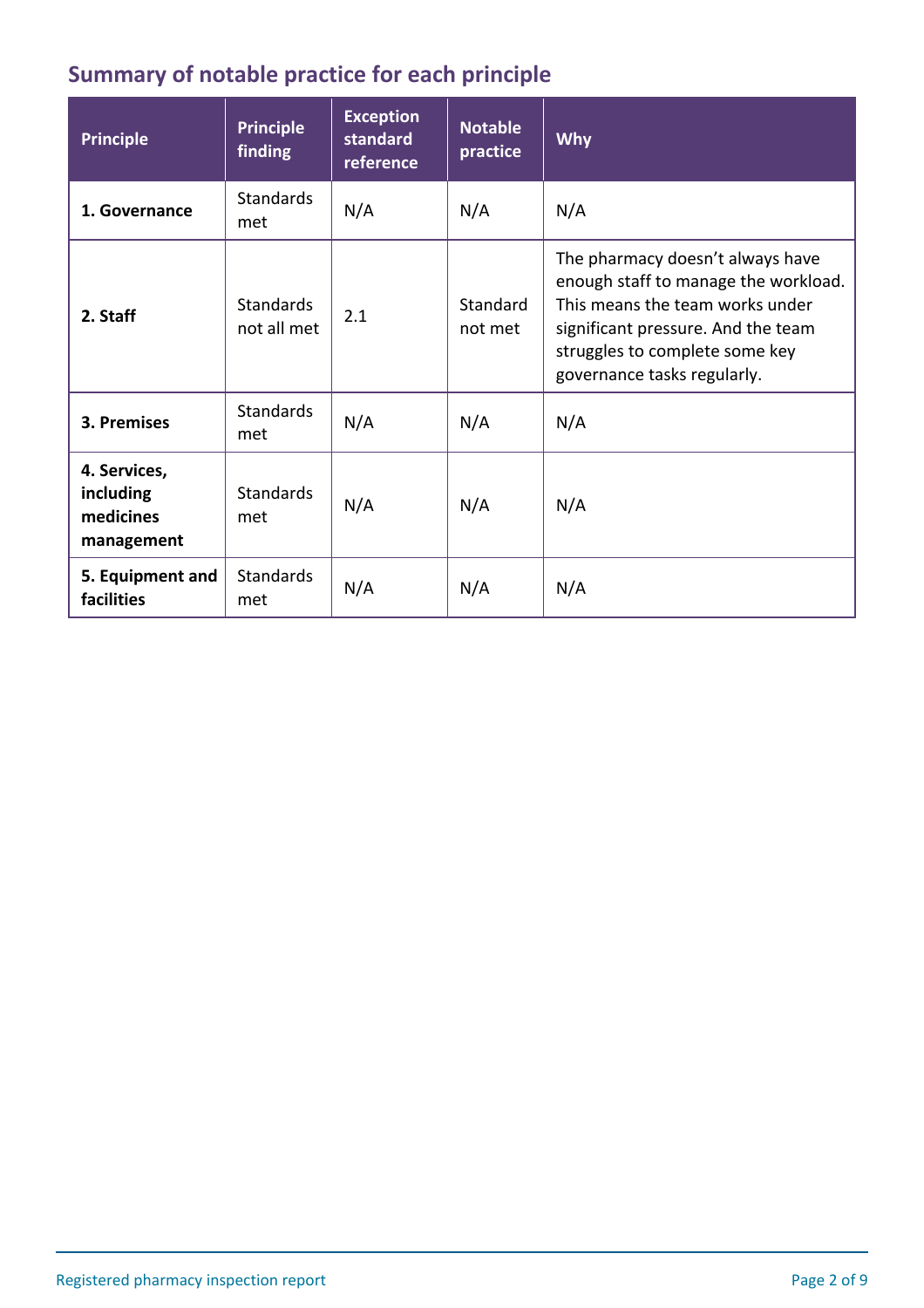## **Principle 1 - Governance √ Standards met**

#### **Summary findings**

The pharmacy mostly manages the risks with its services and it effectively manages the risks with infection control during the pandemic to help keep members of the public and team members safe. It maintains the records it needs to by law and appropriately protects people's private information. But the team members don't always record the mistakes they make during dispensing. So, they may miss opportunities to learn and change the way they work to prevent similar errors happening again.

#### **Inspector's evidence**

The pharmacy had several procedures in place to help manage the risks of the services it offered during the COVID-19 pandemic. These included notices around the premises encouraging people visiting the pharmacy to wear a face covering. There were clear plastic screens in front of the pharmacy counter which acted as a protective barrier between team members and members of the public. The pharmacy displayed markings on the floor of the retail area to help people follow a one-way system through the retail area. Some team members were not wearing face coverings at the start of the inspection. The inspector reminded the team of Public Health England guidance for people to continue to wear face coverings within a healthcare setting. The dispensary was relatively spacious and team members were mostly socially distancing from each other. Each team member had completed a personal COVID-19 risk assessment to help identify any ways the pharmacy could better protect them.

The pharmacy had a set of electronic standard operating procedures (SOPs). They covered tasks such as dispensing medicines, responsible pharmacist (RP) requirements and management of controlled drugs (CDs). The team was busy throughout the inspection and the team didn't have the opportunity to demonstrate records of which SOPs they had read and understood. One team member who had recently joined the pharmacy, confirmed she had read and understood the SOPs that were relevant to her role. The team member had also completed some short quizzes at the end of each SOP to test her understanding.

The pharmacy had a process to record and report near miss errors made by its team members during the dispensing process. The RP spotted any near miss errors, informed the dispenser of the error and asked them to rectify the mistake. There was an online near miss log for the team to use to record details of any near miss errors. Details recorded included the time and date of the error and why the error might have happened. For example, due to two medicines having a similar name or packaging. But the team didn't often have the chance to record the near misses onto the system as they were too busy managing the dispensing workload. So, the team may have missed out on the opportunity to learn from specific errors and make changes to the way they work to prevent a similar error happening again. The team was unable to find time during the inspection to demonstrate any near miss records to the inspector. The near misses were scheduled to be analysed each month for any trends or patterns and some records were seen. But this process had only been carried out twice since April 2021. The pharmacy recorded details of any dispensing errors that had reached people. The records were stored in the dispensary for future reference.

The pharmacy had a concerns and complaints procedure and it was clearly outlined for people to see via a poster in the retail area and on the company website. People could raise any complaints or concerns verbally with a team member. If the team member could not resolve the matter,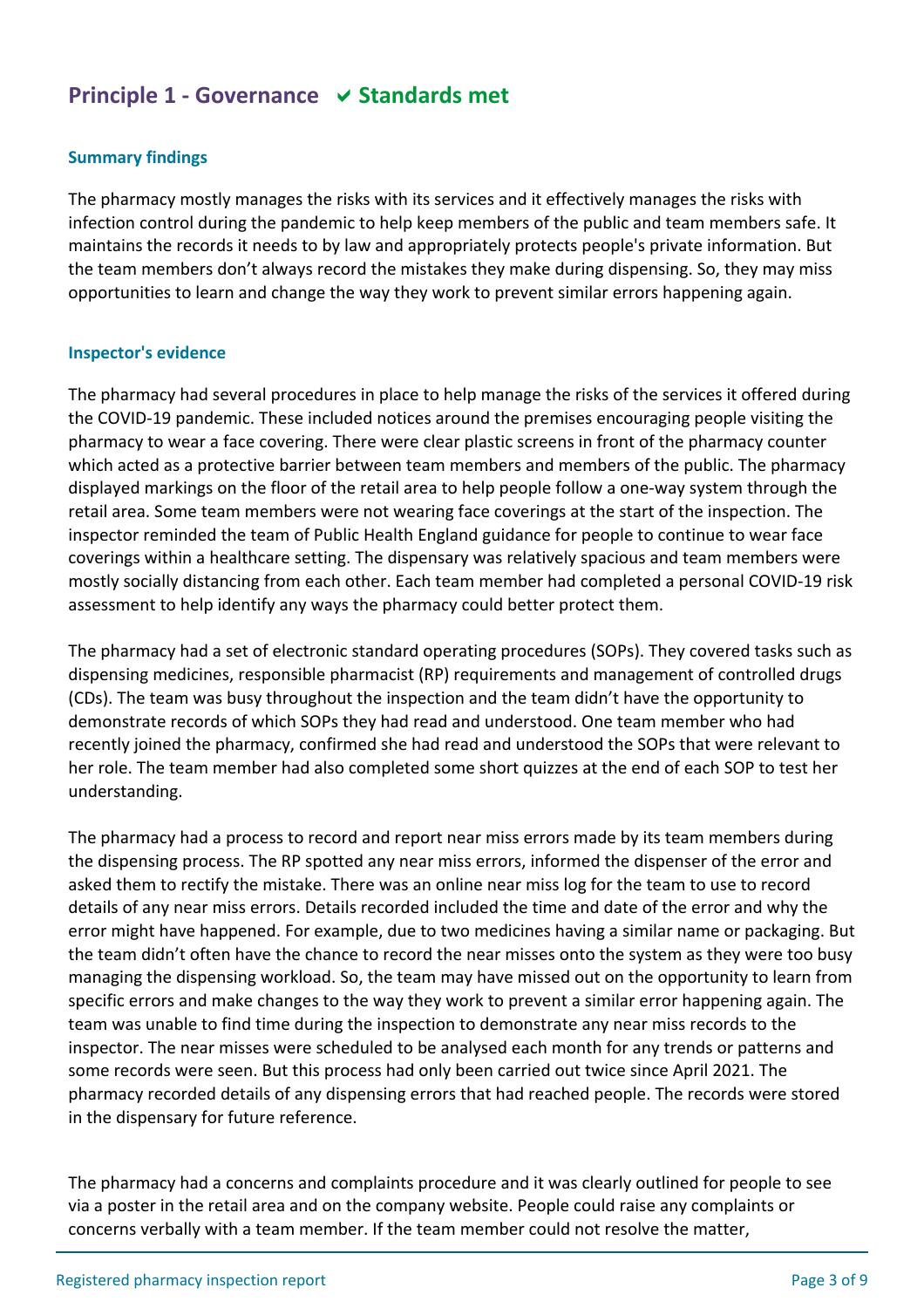they escalated the matter to the pharmacy's superintendent pharmacist (SI). The pharmacy usually completed an annual patient satisfaction survey. It had not completed it during the pandemic. Recently, several people had complained to the team that their medicines were not ready when they had come in the pharmacy to collect them. The team explained that this was mainly due to people expecting their medicines to be ready as soon as the adjacent health centre had electronically sent the prescription to the pharmacy. To resolve the issue, senior managers had arranged a meeting with health centre staff to ask them to remind patients that prescriptions may be dispensed up to 48 hours after the pharmacy had received them.

The pharmacy had appropriate indemnity insurance. An RP notice was on display, but it was not showing the correct name and registration number of the RP on duty and it was difficult to see from the retail area. This was rectified as soon as the inspector informed the RP. Entries in the RP record complied with legal requirements and the pharmacy kept up-to-date and accurate records of private prescriptions. The pharmacy's CD registers were kept according to requirements. The inspector checked the register for one CD against physical stock. The register was found to be accurate. The team completed balance checks of the registers. This process was completed approximately each month. The pharmacy held accurate records of CDs that had been destroyed.

The team held records containing personal identifiable information in areas of the pharmacy that only team members could access. They placed the confidential waste into a separate basket to avoid a mix up with general waste. The confidential waste was periodically destroyed through a third-party contractor. A team member confirmed she had completed information governance training as part of their employment induction process. The RP had completed level 2 training on safeguarding vulnerable adults and children via the Centre of Pharmacy Postgraduate Education. A dispenser described situations that would require reporting and was aware of the contact details of the local safeguarding teams.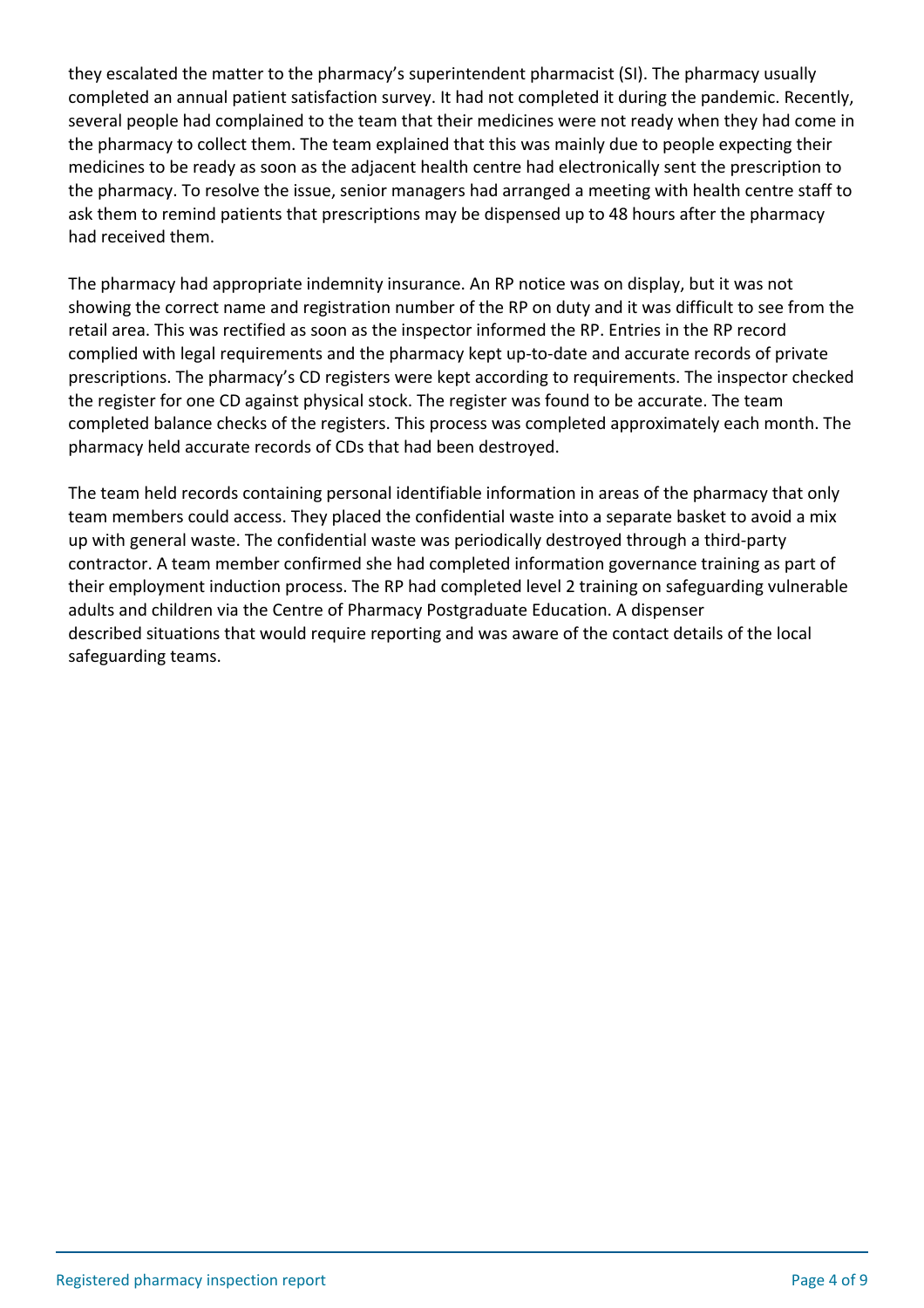## **Principle 2 - Staffing Standards not all met**

## **Summary findings**

The pharmacy doesn't always have enough staff to manage the workload. This means the team works under significant pressure which can increase the risk of mistakes happening. Team members have access to a training programme to help keep their knowledge and skills up to date. But they don't often have the opportunity to complete their training during their working hours. So, training may not always be completed. The team understands the process to raise concerns and can also raise them anonymously.

#### **Inspector's evidence**

At the time of the inspection, the RP was a relief pharmacist who worked at several of the company's pharmacies within the area. During the inspection, he was supported by one part-time, qualified pharmacy assistant, one part-time trainee pharmacy assistant and a pharmacy undergraduate student. A part-time delivery driver was not present during the inspection. The pharmacy didn't have a regular pharmacist or manager and didn't employ any other team members. Several team members had left the business over the last few months and as a result, the two pharmacy assistants were working overtime to help ensure the dispensing workload was being completed.

Although team members were seen to be supporting each other throughout the inspection, they were seen working under pressure. There was a constant flow of people coming into the pharmacy and queues were often long. The pharmacy was receiving calls throughout the inspection and the team was observed on several occasions, having to stop dispensing to answer the phone. This put them under more pressure to dispense prescriptions on time. The pharmacy was expecting a relief accuracy checking technician (ACT) to join the team on the morning of the inspection, but the ACT had been deployed to another of the company's pharmacies. The ACT was expected to join the team later in the afternoon. On the day of the inspection, the team had around ten multi-compartment compliance packs to dispense during the afternoon, so they could be ready for people to collect the next working day. Team members were concerned they would not have enough time to dispense the packs.

Team members had access to the pharmacy's online training programme. They completed a programme of training modules to improve their knowledge and skills. Some of the modules included new SOPs and the team completed a short quiz for some of the modules to test their learning. The team didn't have the time to complete their training during their working hours and so they completed their training in their own time where possible.

There was a whistleblowing policy in place to help team members report any concern anonymously. They knew how to access the policy if they needed to use it. The team raised concerns where necessary with the RP on the day or senior management. The team was set targets to achieve. For example, electronic prescription nomination sign-ups and flu vaccination appointments.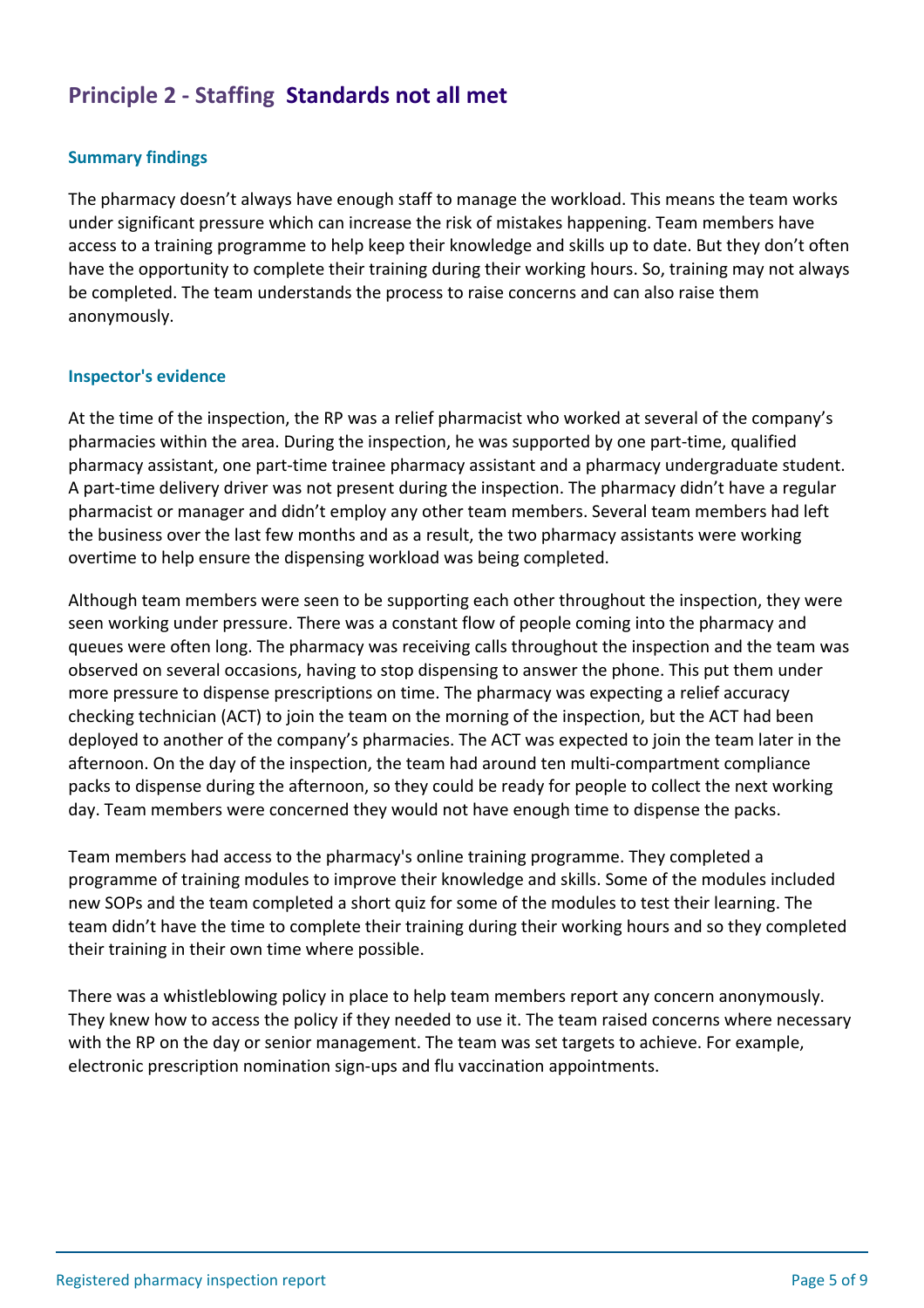## **Principle 3 - Premises**  $\vee$  **Standards met**

## **Summary findings**

The pharmacy keeps its premises clean, adequately maintained and secure. The pharmacy has a small sound-proofed room where people can have private conversations with the pharmacy team members.

#### **Inspector's evidence**

Areas of the pharmacy that could be accessed by members of the public were modern and provided a professional image for the delivery of pharmacy services. The dispensary was kept clean. The dispensary had a separate room so team members could work separately if needed to reduce distractions. The dispensary was of a suitable size for the volume of services the pharmacy offered. There was a small, clearly signposted consultation room that the team used to have private conversations with people. There was a sink in the room and there was a sink in the dispensary for professional use. The team had toilet facilities with hot water for handwashing. Lighting was bright throughout the premises.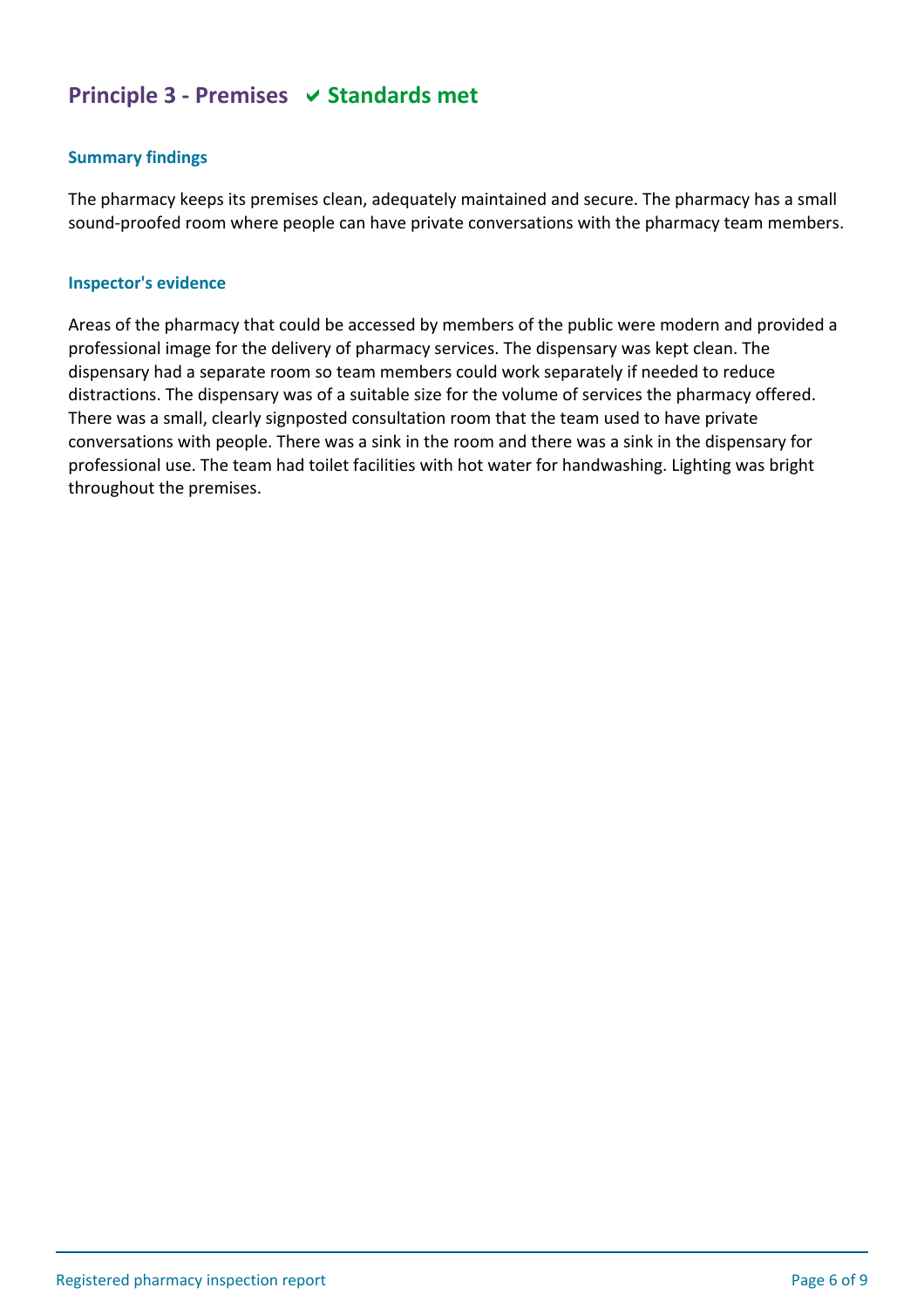## **Principle 4 - Services**  $\vee$  **Standards met**

## **Summary findings**

The pharmacy provides services which support people's needs and it normally makes these services accessible for people. The pharmacy generally manages these services well. But the team members don't regularly follow the pharmacy's process for checking the expiry dates of its medicines. And they don't always monitor fridge temperatures daily to make sure medicines are being stored at the correct temperatures. The pharmacy sources its medicines from reputable sources and the team appropriately manages medicine alerts.

#### **Inspector's evidence**

People had access into the pharmacy from the street via a ramp. The pharmacy advertised its services and opening hours in the main window. The team provided large-print labels on request to help people with a visual impairment. The pharmacy undergraduate was seen helping people who didn't speak English as a first language. Team members had access to the internet which they used to signpost people requiring services that the pharmacy did not offer. There was a small section in the retail area which had a large selection of healthcare related leaflets for people to take away with them. The leaflets covered various healthcare related topics. During the inspection people were seen to wait some time to speak to a team member and access the pharmacy's services.

Team members used various stickers to affix to bags containing people's dispensed medicines to use as an alert before they handed out medicines to people. For example, to highlight if a fridge line or a CD needed handing out at the same time. Team members signed the dispensing labels to keep an audit trail of which team member had dispensed and completed a final check of the medicines. They used dispensing baskets to hold prescriptions and medicines together which reduced the risk of them being mixed up. The baskets were of different colours to help the team efficiently manage the dispensing process. Team members gave owing slips to people on occasions when the pharmacy could not supply the full quantity prescribed. They gave one slip to the person and kept one with the original prescription for reference when dispensing and checking the remaining quantity. Bags containing people's dispensed medicines were kept on shelves in a separate area of the dispensary. Team members were on occasions, seen to be unable to find peoples medicines on the shelves when they came to collect them. This was often because the team had not had the opportunity to dispense the medicines. People were told to wait in the pharmacy while the medicines were dispensed or asked to call back at a later time.

The pharmacy kept a record of the delivery of medicines to people. During the pandemic the driver left the medicines on the person's doorstep before moving away and waiting to watch them pick up the medicines.

Many of the prescriptions the pharmacy received were for people who required their medicines to be dispensed in a multi-compartment compliance pack. These prescriptions were dispensed in a room at the rear of the dispensary, so team members could dispense without any distractions. Team members included some descriptions of what the medicines looked like, so they could be identified in the packs. And they provided people with patient information leaflets about their medicines each month. They documented any changes to medicines on a patient 'master sheet' which they also used as a reference to check that prescriptions were accurate. The team didn't always have the time to dispense the packs in advance of people coming to collect them and so often had to dispense them while people waited in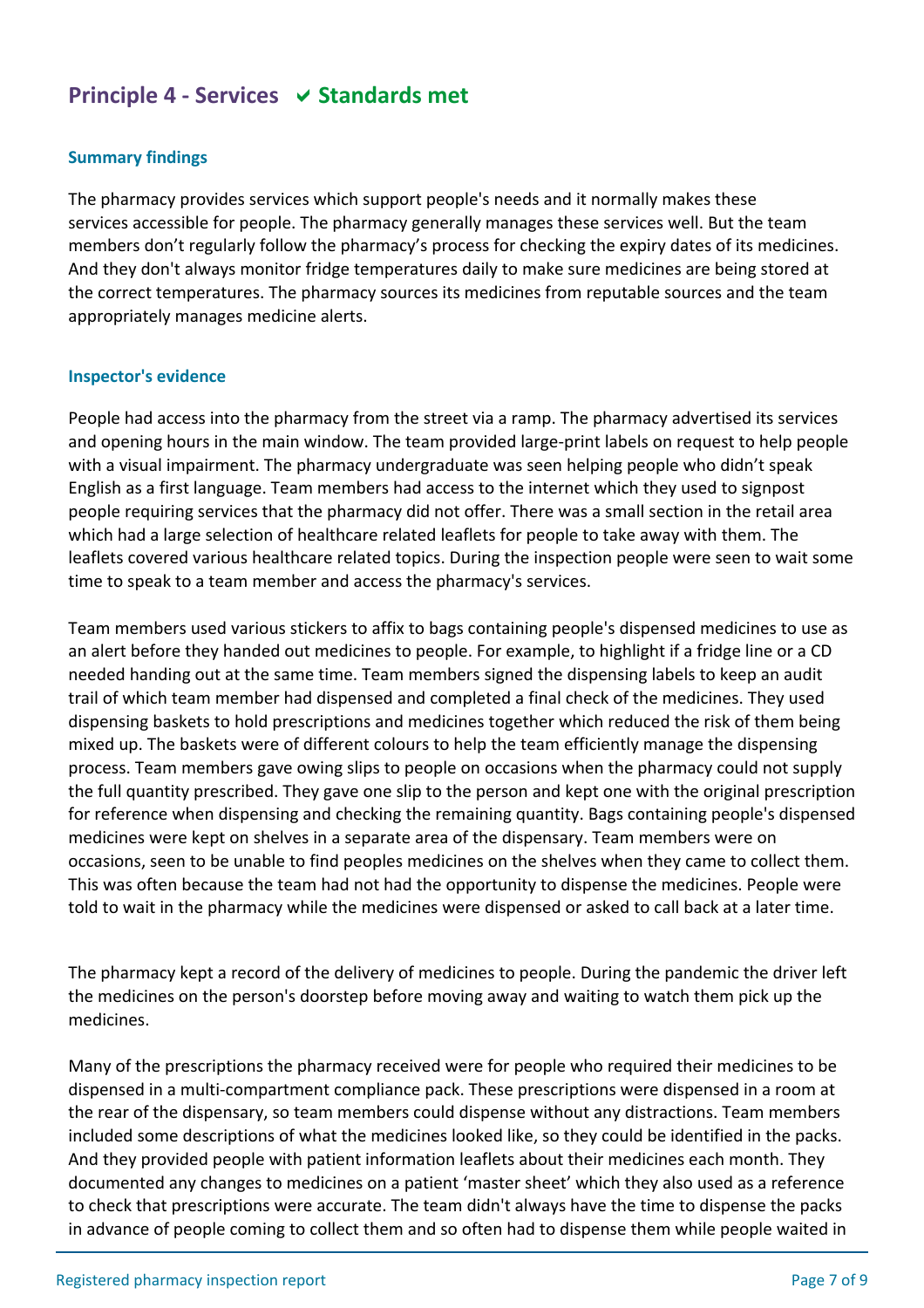the pharmacy.

Pharmacy (P) medicines were stored behind the pharmacy counter and people were not able to selfselect them. Team members were seen asking people who wanted to purchase P medicines, appropriate questions to make sure the medicine they wished to buy was suitable for the symptoms they were describing. The pharmacy had a process to check the expiry dates of its medicines every three months. It kept records of completed checks, but the process had not been completed regularly. The pharmacy highlighted medicines that were expiring in the next three months. Two out-of-date medicines were found after a check of around 20 randomly selected medicines. These medicines were highlighted as short-dated. The date of opening was recorded on medicines that had a short shelf life once they had been opened. The pharmacy had two medical grade fridges which it used to store medicines that needed cold storage. The team tidily stored medicines inside the fridge. Team members didn't monitor or record minimum and maximum fridge temperatures each day according to requirements. So, it was not possible to confirm that the fridge was working correctly each day, and medicines were being stored at the right temperatures. The temperatures of both fridges were checked on the day of the inspection and they were within the correct ranges. Medicine alerts were received by the team and appropriately actioned. The pharmacy kept records of all alerts and the action taken.